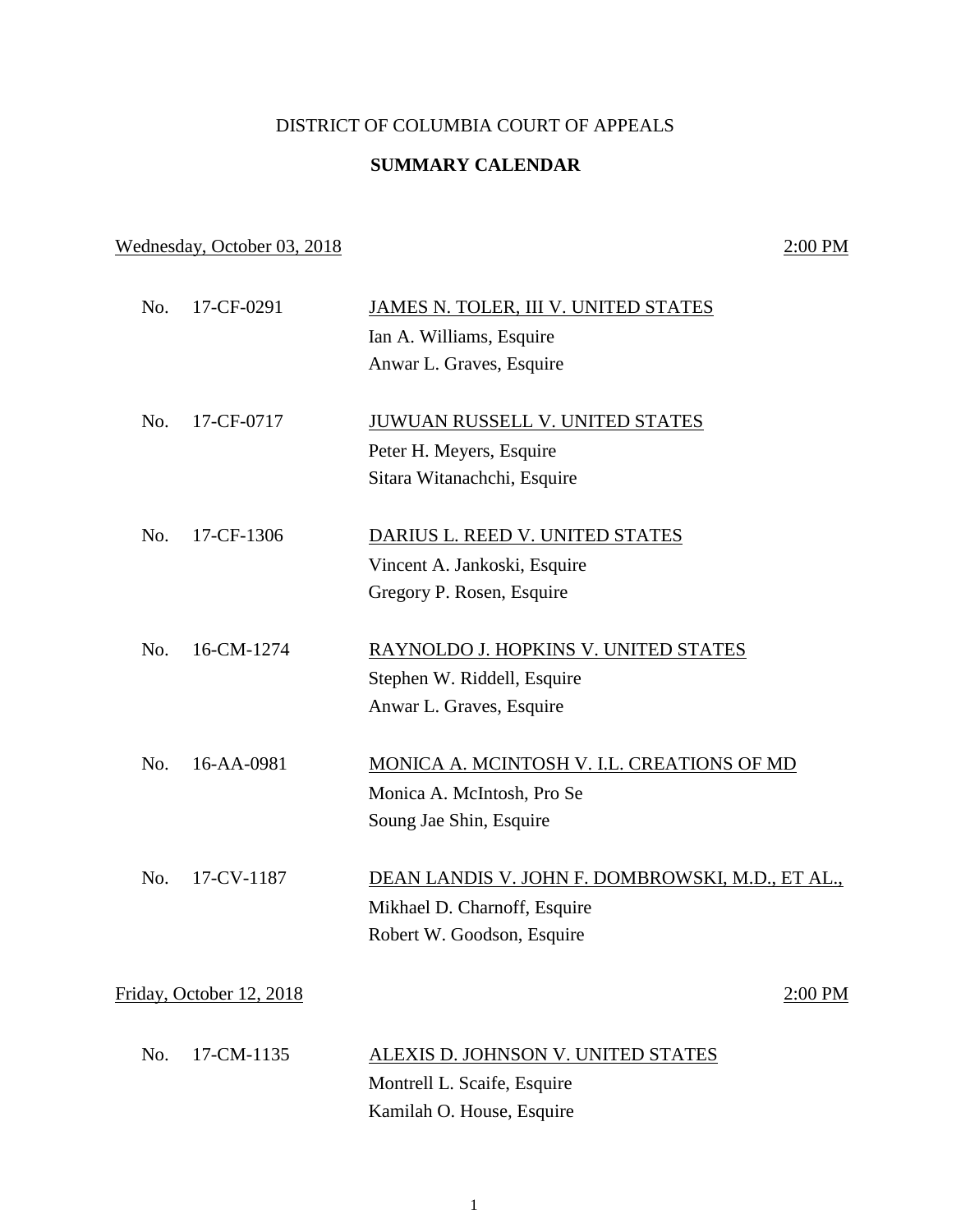| No. | 16-CO-0518                 | JAMES H. CARPENTER V. UNITED STATES                                  |
|-----|----------------------------|----------------------------------------------------------------------|
|     |                            | Jenifer Wicks, Esquire                                               |
|     |                            | Sharon A. Sprague, Esquire                                           |
|     |                            |                                                                      |
| No. | 17-CO-1119                 | ALLEN C. BROWN V. UNITED STATES                                      |
|     |                            | Christine Pembroke, Esquire                                          |
|     |                            | Jillian D. Willis, Esquire                                           |
| No. | 17-CO-0700                 | RONNIE L. PAYNE V. UNITED STATES                                     |
|     |                            | Dennis M. Hart, Esquire                                              |
|     |                            | Anwar L. Graves, Esquire                                             |
|     |                            |                                                                      |
| No. | 17-FM-1302                 | KEITH L. CHEEK, JR. V. NICOLE EDWARDS                                |
|     |                            | Dennis Lane, Esquire                                                 |
|     |                            | Marisa Christina Maleck, Esquire                                     |
|     |                            |                                                                      |
| No. | 17-AA-0838                 | HRH SERVICES, LLC V. D.C. ALCOHOLIC BEVERAGE<br><b>CONTROL BOARD</b> |
|     |                            | Brendan James Klaproth, Esquire                                      |
|     |                            | Richard S. Love, Esquire                                             |
|     |                            |                                                                      |
|     | Thursday, October 18, 2018 | $2:00$ PM                                                            |
| No. | 17-CM-0321                 | ERNEST DURAN V. UNITED STATES                                        |
|     |                            | Anna B. Scanlon, Esquire                                             |
|     |                            | Christopher R. Howland, Esquire                                      |
|     |                            |                                                                      |
| No. | 17-CM-0259                 | ANTJWAN D. WILSON V. UNITED STATES                                   |
| No. | 17-CM-0260                 | <b>ANTIWAN D. WILSON V. UNITED STATES</b>                            |
|     |                            | Bryan P. MacAvoy, Esquire                                            |
|     |                            | Louis Manzo, Esquire                                                 |
|     |                            |                                                                      |
| No. | 17-CF-0484                 | CHRISTOPHER MCCRAY V. UNITED STATES                                  |
|     |                            | Thomas T. Heslep, Esquire                                            |
|     |                            | Eric Hansford, Esquire                                               |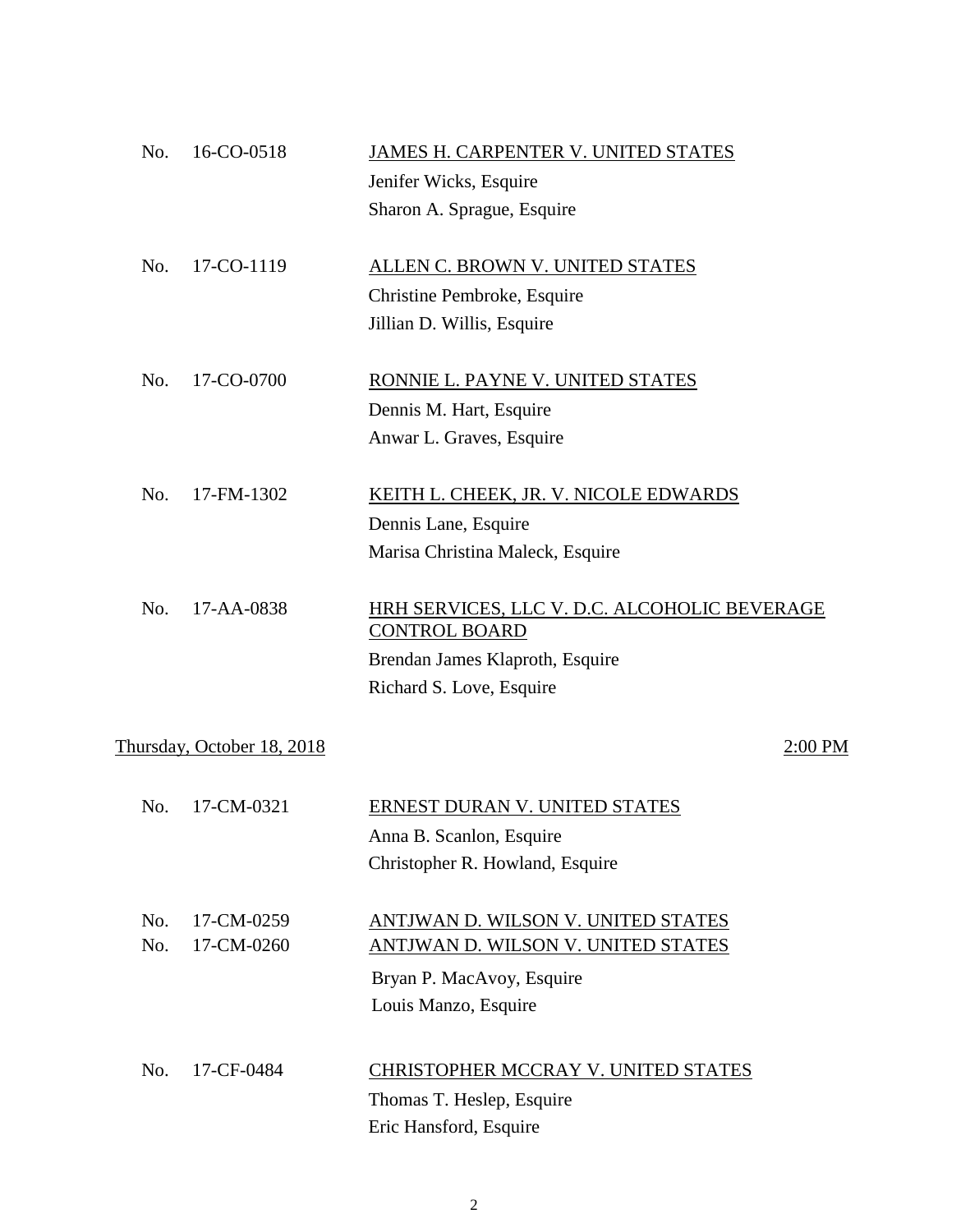| No. | 17-CM-0480                | RAKEEM D. MCMILLAN V. UNITED STATES                                                       |         |
|-----|---------------------------|-------------------------------------------------------------------------------------------|---------|
|     |                           | Fareed Hayat, Esquire                                                                     |         |
|     |                           | Nurudeen O. Elias, Esquire                                                                |         |
| No. | 17-AA-1264                | MARK T. HAYNES V. D.C. DEPARTMENT OF<br><b>EMPLOYMENT SERVICES</b>                        |         |
|     |                           | Krista N. DeSmyter, Esquire                                                               |         |
|     |                           | Todd S. Sapiro, Esquire                                                                   |         |
| No. | 17-AA-0467                | <u>1215 CT, LLC T/A ROSEBAR LOUNGE V. D.C.</u><br><b>ALCOHOLIC BEVERAGE CONTROL BOARD</b> |         |
|     |                           | Paul J. Kiernan, Esquire                                                                  |         |
|     |                           | Richard S. Love, Esquire                                                                  |         |
|     | Tuesday, October 23, 2018 |                                                                                           | 2:00 PM |
| No. | 17-CV-1057                | ALOYSUIS MAGRUDER, JR. V. UNION STATION<br>REDEVELOPMENT CORPORATION, ET AL               |         |
|     |                           | Steven J. Kramer, Esquire                                                                 |         |
|     |                           | Christopher R. Costabile, Esquire                                                         |         |
|     |                           | G. Calvin Awkward, III, Esquire                                                           |         |
| No. | 16-CO-1276                | DARRELL LEE V. UNITED STATES                                                              |         |
|     |                           | Thomas T. Heslep, Esquire                                                                 |         |
|     |                           | Anne Y. Park, Esquire                                                                     |         |
| No. | 17-CO-1154                | DARNELL A. KEYES V. UNITED STATES                                                         |         |
|     |                           | Michael Bruckheim, Esquire                                                                |         |
|     |                           | Christopher R. Howland, Esquire                                                           |         |
| No. | 17-CO-0953                | SHEPARDSON RAY BLAIR V. UNITED STATES                                                     |         |
|     |                           | Gregory Gardner, Esquire                                                                  |         |
|     |                           | Kristina L. Ament, Esquire                                                                |         |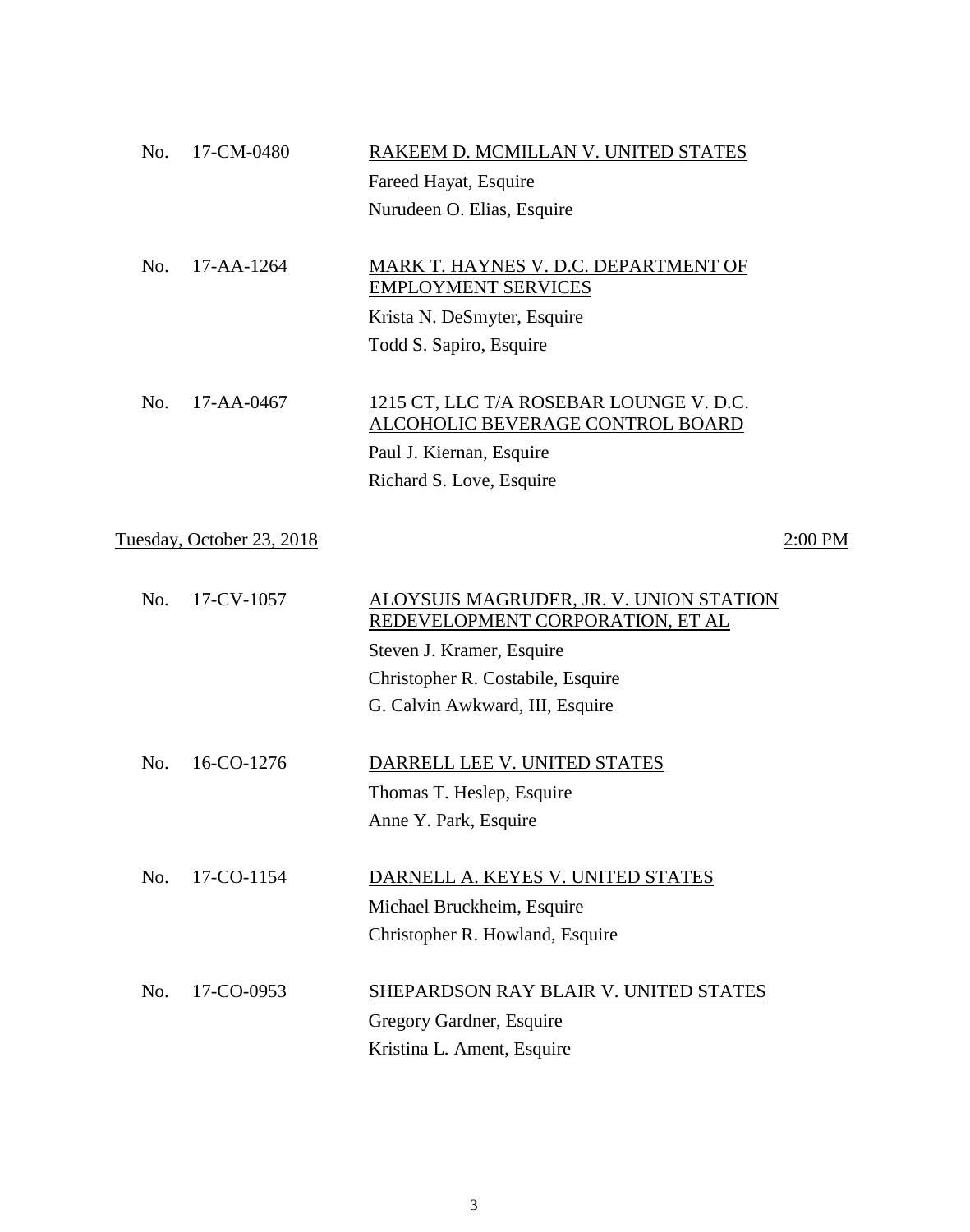| No. | 17-CO-0755 | TIMOTHY J. PARKER V. UNITED STATES |
|-----|------------|------------------------------------|
| No. | 17-CO-0870 | MARCELLUS MCCRAY V. UNITED STATES  |
| No. | 17-CO-1024 | ANTONIO FORTSON V. UNITED STATES   |
|     |            | Peter H. Meyers, Esquire           |
|     |            | David H. Reiter, Esquire           |
|     |            | William R. Cowden, Esquire         |
|     |            | David P. Saybolt, Esquire          |
|     |            |                                    |
| No. | 17-CO-0326 | RANDOLPH THOMAS V. UNITED STATES   |
| No. | 17-CO-0886 | RANDOLPH THOMAS V. UNITED STATES   |
|     |            | Randolph Thomas, Pro Se            |
|     |            | L'Shauntee J. Robertson, Esquire   |
|     |            |                                    |
|     |            |                                    |

Wednesday, October 24, 2018 2:00 PM

| No.        | 17-CM-1148               | MUHAMMAD BINSAUD V. UNITED STATES<br>Terry Eaton, Esquire<br>Kamilah O. House, Esquire                                                                      |
|------------|--------------------------|-------------------------------------------------------------------------------------------------------------------------------------------------------------|
| No.        | 17-CF-0686               | NICOLE MORGAN V. UNITED STATES<br>Matthew Kaplan, Esquire<br>Maryam L. Adeyola, Esquire                                                                     |
| No.        | 17-CM-1175               | LATRICE CALLOWAY V. UNITED STATES<br>John Albanes, Esquire<br>Peter S. Smith, Esquire                                                                       |
| No.<br>No. | 17-CV-0656<br>17-CV-0865 | JACOB LEFKOWITZ V. PNC BANK, NA.<br>JACOB LEFKOWITZ V. PNC BANK, N.A.<br>John H. Brillian, Esquire<br>Anthony R. Champ, Esquire<br>Daniel J. Tobin, Esquire |